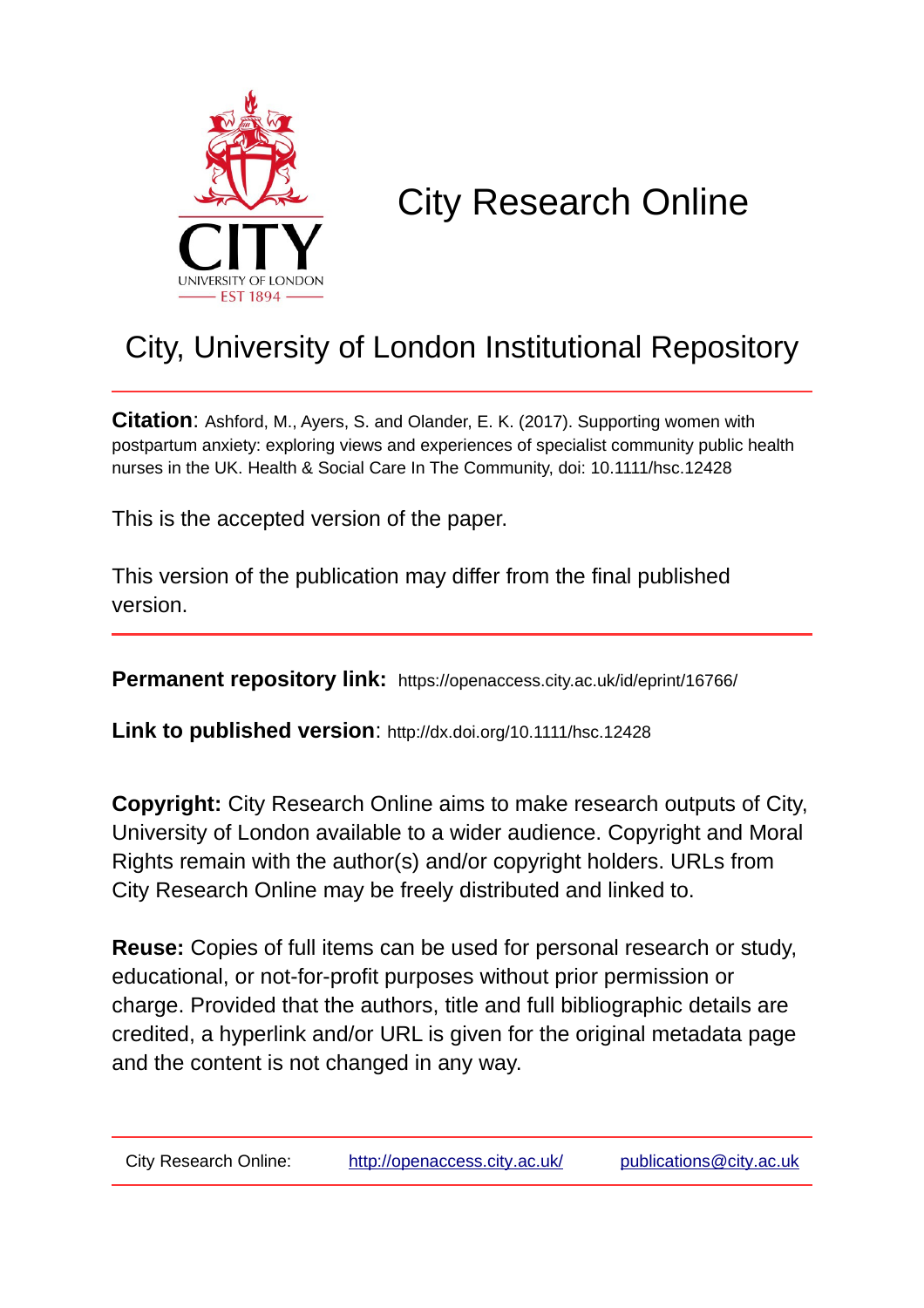## **Supporting women with postpartum anxiety: Exploring views and experiences of specialist community public health nurses in the UK**

#### **Abstract**

Anxiety is common among postpartum women and can have adverse effects on mother's and child's somatic and psychological health if left untreated. In the UK nurses or midwifes with a specialisation in community public health nursing, also called health visitors (HV), work with families who have children younger than five years of age and are therefore in a key position to identify and support women with postpartum mental health issues. Until recently postpartum mental health support provided by HVs mainly focused on identifying and managing depression, but the updated clinical guidance by the National Institute for Health and Care Excellence also includes guidance regarding screening and psychological interventions for perinatal anxiety. This study therefore aimed to explore HVs' experiences of supporting women with postpartum anxiety and their views on currently available care. Using a qualitative approach, in-depth semi-structured interviews were conducted with 13 HVs from the UK between May and October 2015. Participants were interviewed in person at their workplace or on the phone/Skype. Using thematic analysis, four main themes emerged: identification and screening issues; importance of training; service usage; and status of current service provision. Women with postpartum anxiety were commonly encountered by HVs in their clinical practice and described as often heavily using their or other related healthcare services, which puts additional strain on HVs' already heavy workload. Issues with identifying and screening for postpartum anxiety were raised and the current lack of perinatal mental health training for HVs was highlighted. In addition, HVs described a current lack of good perinatal mental health services in general and specifically for anxiety. The study highlights the need for HV perinatal mental health training in general and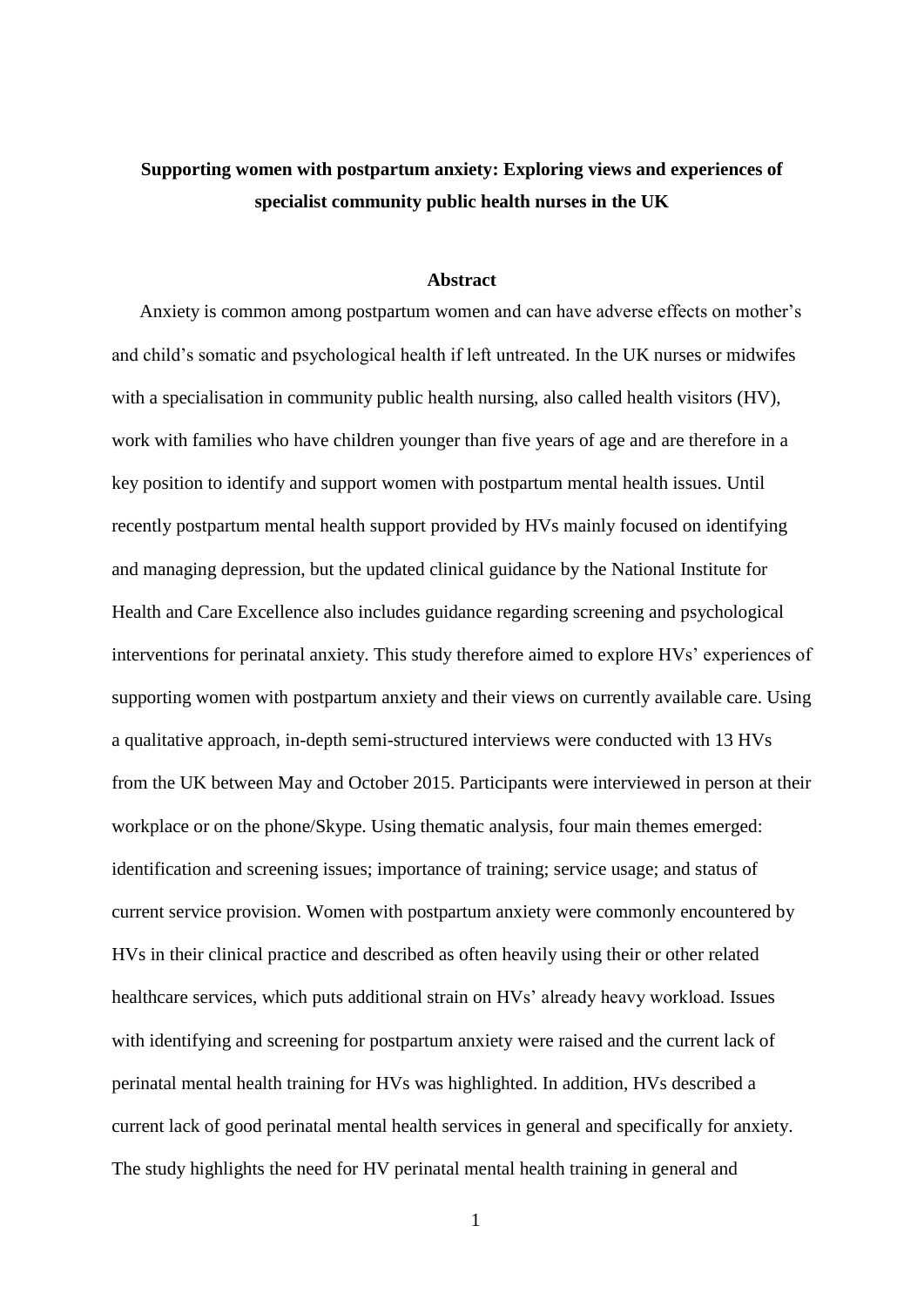postpartum anxiety specifically, as well as better coverage of specialist mental health services and the need for development of interventions targeted at postpartum anxiety.

Key words: health visitors, postpartum anxiety, support, care, qualitative research

## **Bullet points**

*What is known about this topic?*

- Anxiety is common among women during the postpartum period.
- Health visitors play an important role in supporting women with mental health issues during the postpartum period.
- Little is documented about the experience and views of health visitors on supporting women with postpartum anxiety specifically.

### *What this paper adds?*

- Need for promoting awareness among health visitors about the availability and need for postpartum anxiety screening.
- Importance of improved perinatal mental health training for health visitors and coverage of perinatal mental health services.
- Need for the development and availability of treatments targeted at postpartum anxiety specifically.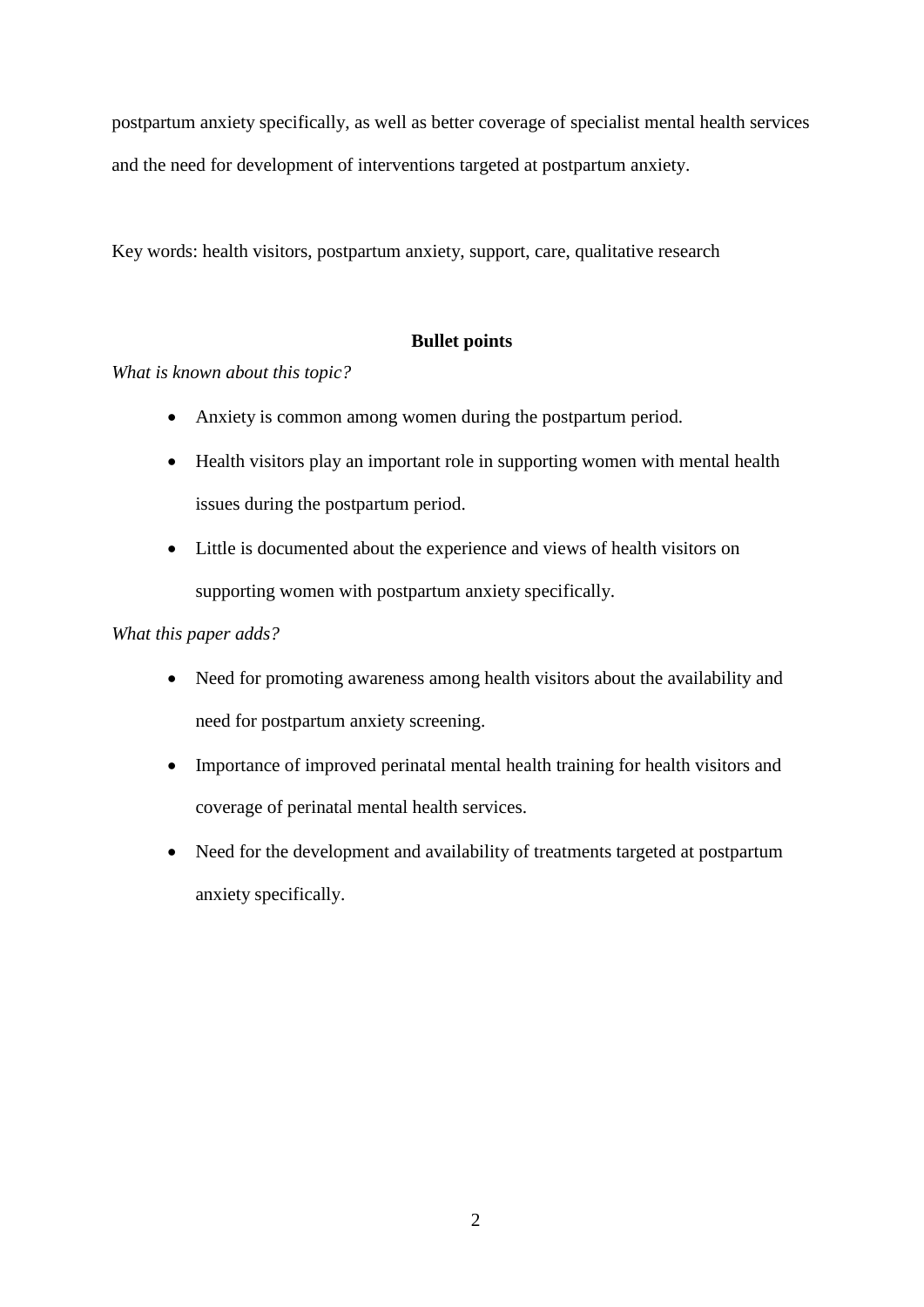#### **Introduction**

Anxiety and anxiety disorders are common among women during the postpartum period (Howard et al. 2014; Leach et al. 2015). Prevalence rates for postpartum anxiety range between 10% and 20% (Howard et al. 2014; Yelland et al. 2010; Reck et al. 2008; Miller et al. 2006; Matthey et al. 2003; Leach et al. 2015) and research suggests that postpartum anxiety disorders may be more common than postpartum depressive disorders (Paul et al. 2013; Reck et al. 2008; Wenzel et al. 2005). Overall, a lack of identification, referral and treatment of perinatal depression and anxiety has been reported (Goodman & Tyer-Viola 2010). Identification and support of women with mental health issues during the postpartum period is especially important when considering the adverse effects on the somatic and psychological health of mother and the child (Glasheen et al. 2010; Stein et al. 2014) and potential costs for the society (Bauer, Parsonage, Knapp, Iemmi & Bayo 2014) if mental health issues go unidentified or unsupported. For example, postpartum anxiety has been associated with increased maternal health care utilization after discharge and reduced breastfeeding duration (Paul et al. 2013), as well as with colic and recurrent abdominal pain in the child and some evidence suggests maternal anxiety can have a negative effect on the child's cognitive and social development (Glasheen et al. 2010).

In the UK, postpartum women are in regular contact with health visitor. Health visitors are "qualified nurses or midwives who have an additional diploma or degree in specialist community public health nursing" (NHS England 2014; pp.5–6) and promote health of women and families with children younger than five years of age. Comparable roles in other countries are, for example, Child and Family Health Nurses in Australia and Public Health Nurses in Canada (Aquino et al. 2016). During the first year postpartum health visitors support women and their babies by promoting good health and preventing illness. Health visitors are therefore in a key position to identify and support women with mental health issues. Maternal mental health has been recognised as one of the Six Early Years High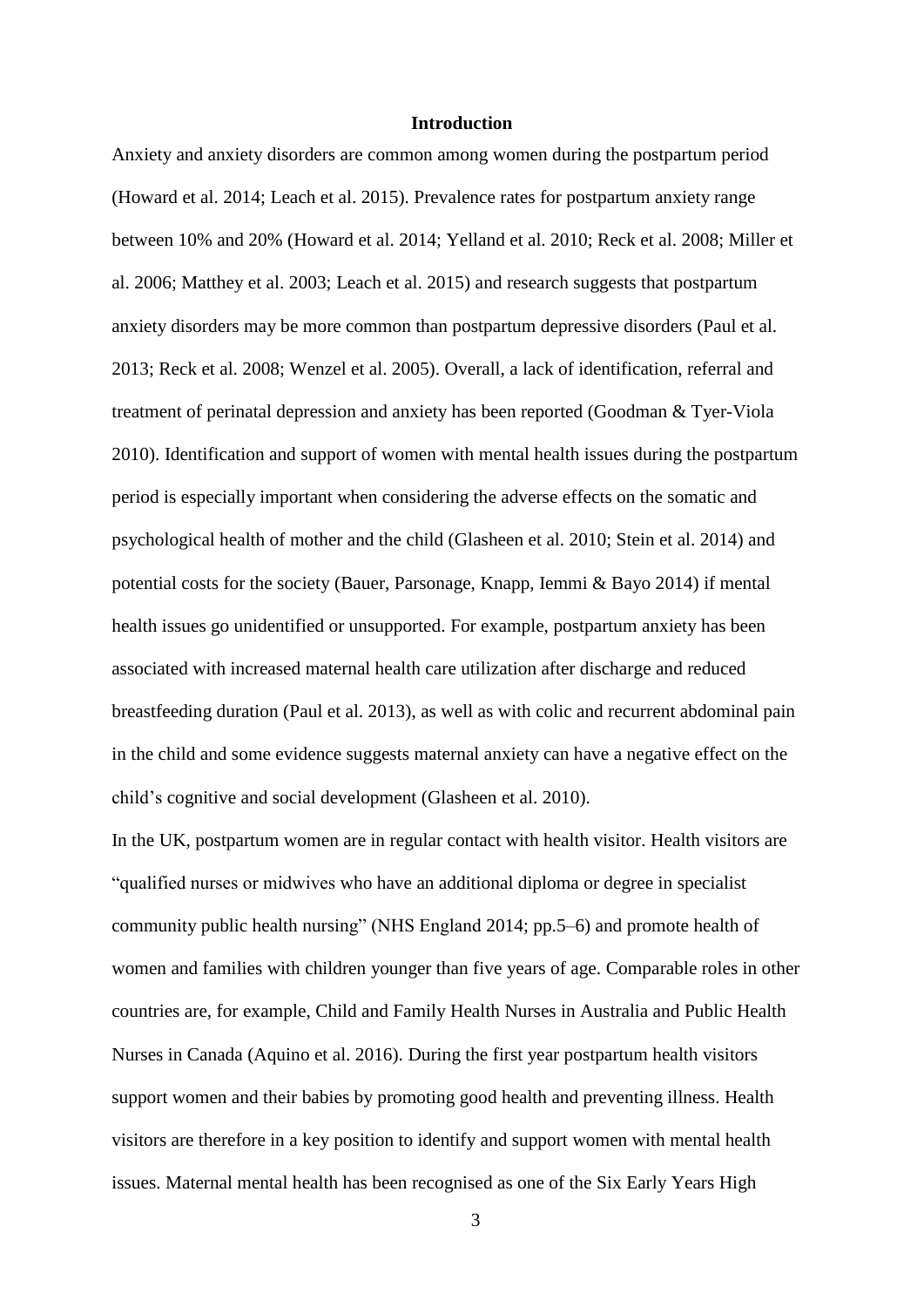Impact Areas in which health visitors have a significant impact on improving health and wellbeing of children, families and the community (Department of Health 2014). Specifically, the role of health visitors is to identify women experiencing or at risk of developing mental health issues; they offer listening visits or when needed refer to other health care services which offer appropriate interventions. The updated clinical management and service guidance on antenatal and postnatal mental health by the National Institute for Health and Care Excellence (NICE) now includes guidance about screening and psychological interventions for perinatal anxiety (NICE 2014). The guidelines also suggest that specialist perinatal services should be established in each locality but, until the commissioning of such services, health visitors continue to play a major role in the identification and management of postpartum anxiety.

Research has investigated the role of the health visitor in the management and treatment of postpartum depression (Appleby 2003; Elliott et al. 2001; Morrell et al. 2009; Slade et al. 2010; Turner et al. 2010) and the experiences of care of women with postpartum anxiety (Henderson & Redshaw 2013). However, there is no previous research focussing on the role of health visitors in supporting women with postpartum anxiety. The aim of this study was therefore to explore health visitors' (i) experience with supporting women with postpartum anxiety in their clinical practice and their (ii) views on currently available support and services for postpartum anxiety.

#### **Method**

Based on a phenomenological approach, an exploratory qualitative study design was employed using semi-structured interviews with health visitors were carried out to explore their experience and views on supporting women with postpartum anxiety, as well as their views on internet-based interventions for postpartum anxiety which is reported elsewhere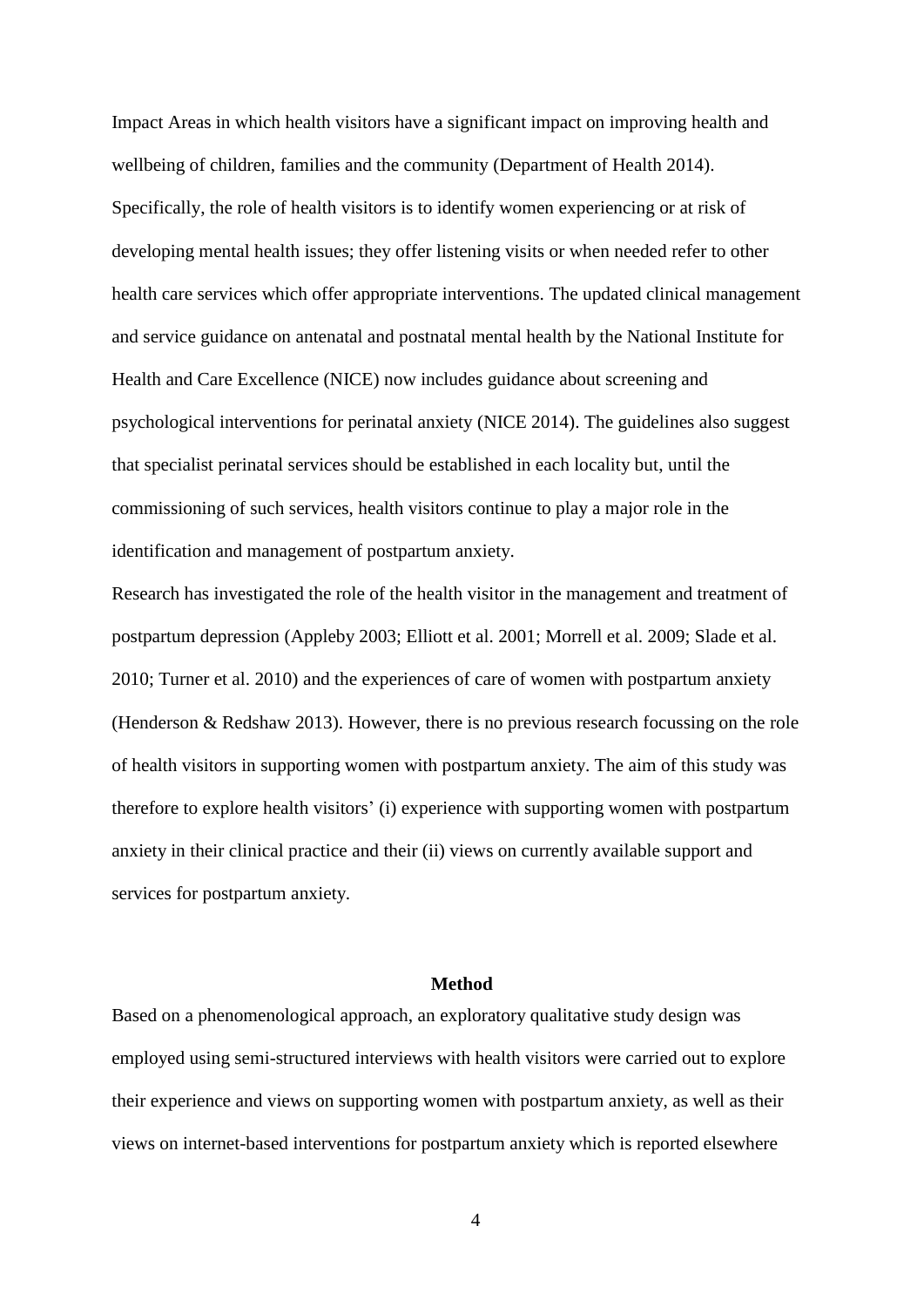(Ashford et al., under review). In this paper, the analysis and findings about the experiences and views of health visitors with supporting women with postpartum anxiety is presented. The study was approved by the affiliated university's research ethics committee.

#### **Participants**

This study used convenience sampling to identify potential participants. Eligible participants were health visitors over the age of 18, fluent in English and currently as a qualified health visitor working within the National Health Service (NHS).

#### **Recruitment & data collection**

Information about the study was circulated in a variety of ways, including university staff contacts via email, the Institute of Health Visiting monthly newsletter, and Facebook and Twitter social media posts. Recruitment and data collection took place from May to October 2015 and ended after data saturation was reached. This was based on recommendations from Guest et al. (2006) who believe that data saturation usually occurs by the twelfth interview given the research scope is narrow and the target audience relatively homogenous. Interviews took place at the convenience of the health visitor; either face-to-face in a quiet room at their workplace or on the phone/Skype with nobody other than the researcher and the participant being present. Before the start of the interview, all participants gave either written consent for face-to-face interviews or online consent for Skype/telephone interviews. All interviews were audio-recorded, took approximately 30 minutes and were carried out by the first author (MA), a Health Psychology PhD student with previous research interview experience. After the interview, participants were invited to complete an optional socio-demographic questionnaire.

#### **Materials**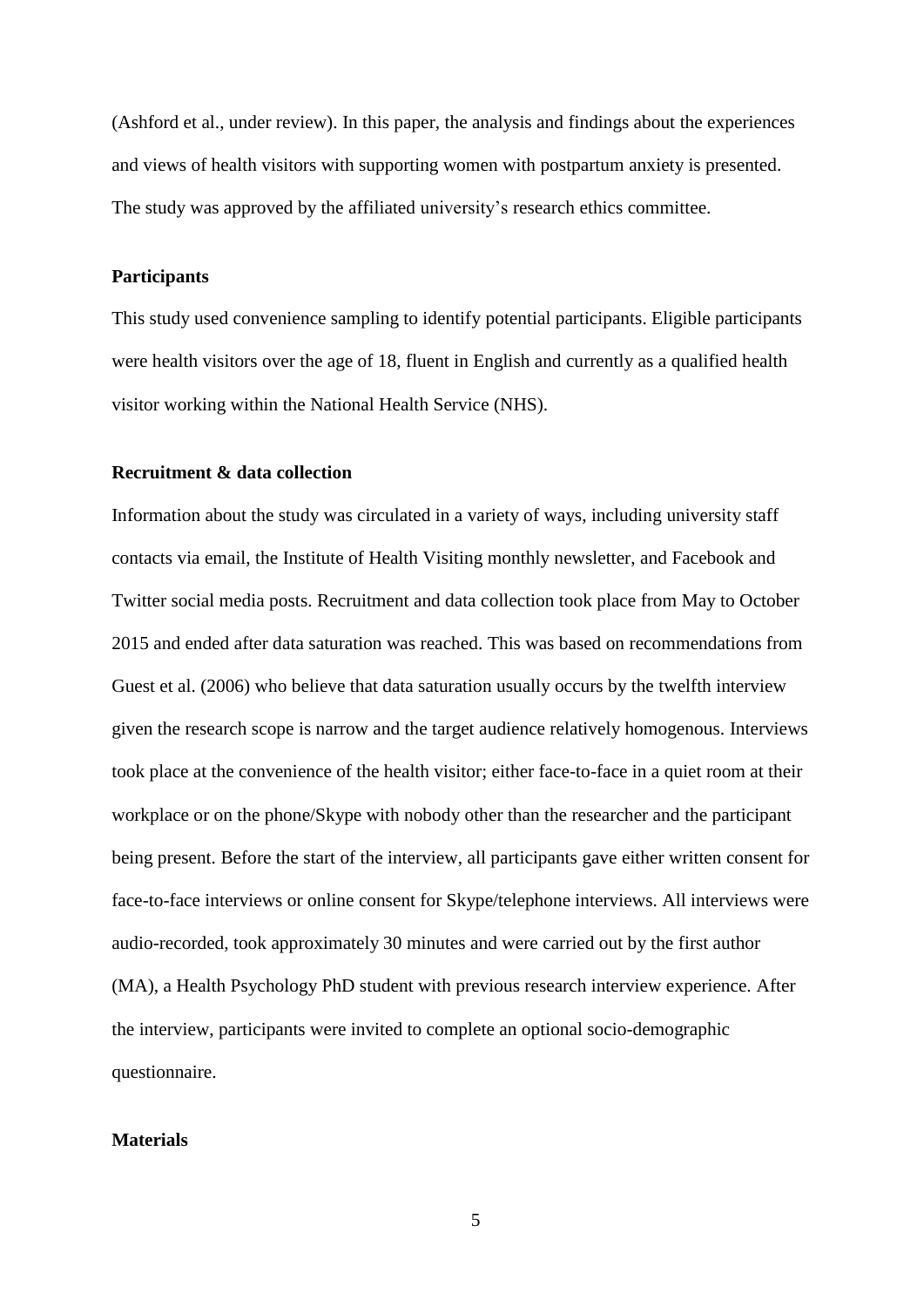Basic socio-demographic information (age, gender, ethnicity, affiliated NHS Trust, work experience in years) was collected using an optional paper or online questionnaire. A semistructured interview schedule consisting of open-ended questions was used to explore the following topics: i) experience working with and supporting women with postpartum anxiety and ii) views on current treatments and services for women with postpartum anxiety.

#### **Data Analysis**

The interview transcription was done verbatim without any identifying information. To ensure systematic coding, thematic analysis based on the recommendations by Braun and Clarke (2006) was used to analyse all transcripts and the Quirkos software was used for data management. No previous hypotheses about possible emerging themes existed and therefore an inductive approach was used for the analysis. All transcripts were first read thoroughly to identify meaningful and relevant features and subsequently initial codes of interest were generated and applied. Initial codes dealing with similar topics were then grouped into bigger themes. Transcriptions, data coding and analysis was completed by the first author (MA) and the analysis was subsequently discussed with the research team.

#### **Results**

#### **Sample characteristics**

Data saturation was reached after 13 interviews. Three interviews were conducted in person, another three via Skype and seven over the phone. The 12 participants who filled out the optional socio-demographic questionnaire worked in seven different trusts across England. All were female and aged between 29 and 68 years (*M*=43.58 years, *SD*=14.46 years) with ten stating "White" as their ethnicity, one "White Irish" and one "Black/African/Caribbean". Health visitor work experience ranged from 6 months to 25 years. The average work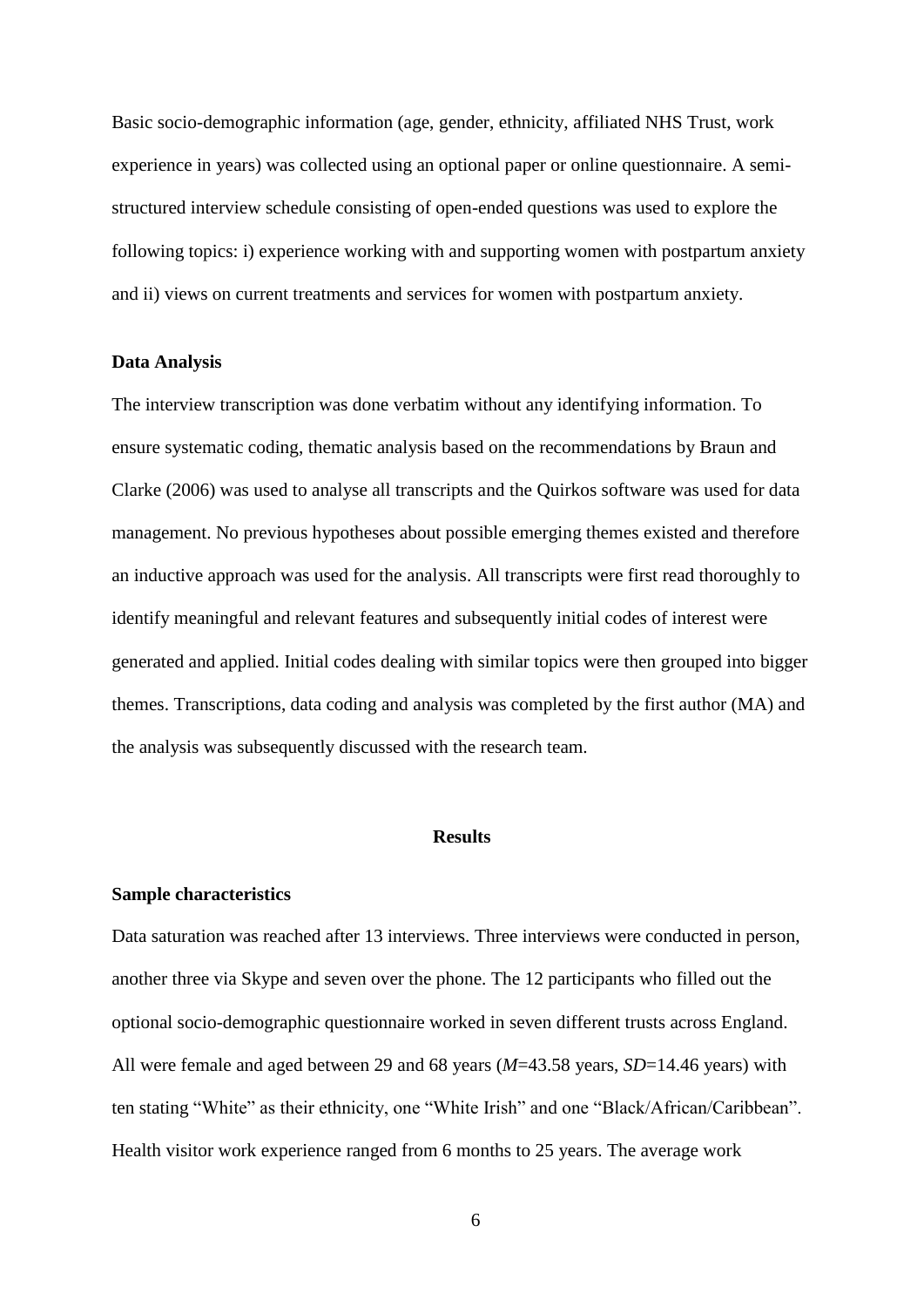experience was 10.32 years (*SD*=10.82 years). Out of the 13 participants, two stated to be perinatal mental health champions, one a specialist health visitor for parental mental health, and two had a degree in therapeutic counselling.

#### **Identified themes**

Overall, health visitors described that they commonly encounter and support women with postpartum anxiety in their professional practice:

We as health visitors have been supporting women with postnatal anxiety and it is probably one of the main things that we support women with. (HV 5)

In their role as health visitors, all described three main ways of supporting women with postpartum anxiety: 1) screening and identification of mental health issues; 2) referral to the general practitioner, mental health services or other relevant services (e.g. children centres); and 3) offering and providing listening visits.

Four overarching themes were identified from the interviews: 1) identification and screening issues; 2) importance of training; 3) service usage; and 4) status of current service provision. Table 1 shows all four themes together with each of their subthemes.

#### [Table 1 about here]

#### *Identification and screening issues*

This theme refers to issues that health visitors described in relation to identifying postpartum anxiety in their practice. It includes two sub-themes: what is normal and unavailability and unawareness of anxiety screening tools.

When identifying postnatal anxiety, health visitors stressed that anxiety after childbirth is common and overall a normal experience, especially for first time mothers. Considering that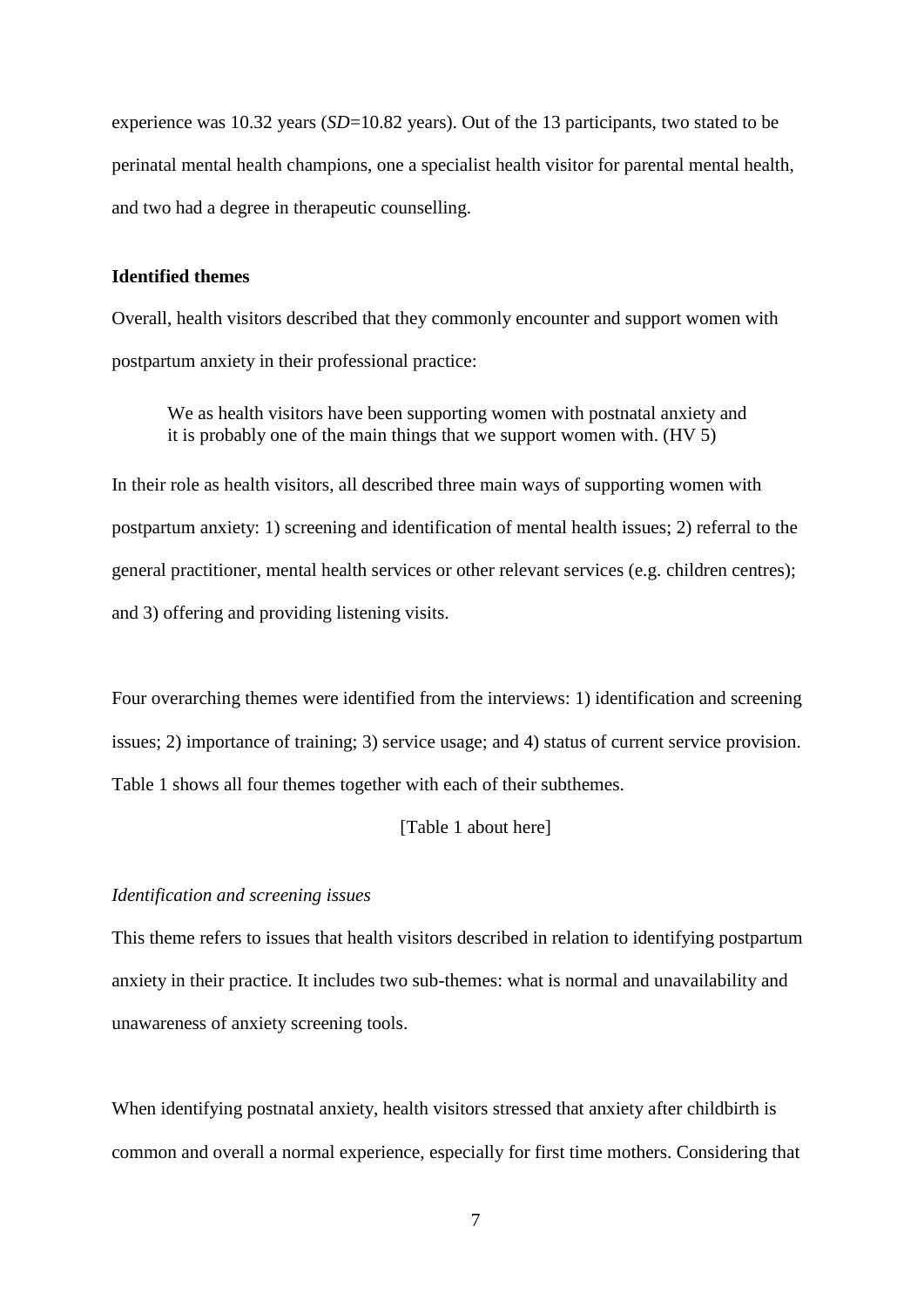anxiety is a normal experience during the postpartum period, many health visitors stated that they struggle with determining when worries or anxieties become problematic. This is reflected by the following participant:

I'm not sure how much of the worries are anxieties about being a first time mum that is anxious about the child because it is normal for mums to want to check their baby every five minutes to make sure they are breathing, but it is difficult sort of know how much of it is normal anxiety and how much of it is symptoms of something more severe. (HV 3)

Concerning support with mental health issues, all health visitors mentioned to be using and adhering to the current national the guidelines (NICE). Health visitors stated they screened for mental health issues using the screening tools outlined by the NICE guidelines including the Whooley questions (Whooley et al. 1997), the Edinburgh Postnatal Depression Scale (EPDS; Cox et al. 1987) and the Patient Health Questionnaire (PHQ-9; Kroenke et al. 2001). Health visitors felt that screening focussed more on depression than anxiety, for example one health visitor said:

I think we are trained to screen more for depression than anxiety because the NICE guidelines that we are trained to use are based I think around postnatal depression…I've probably spend time with mums that you know have anxiety, but it feels we are screening more for depression. (HV3)

Only one health visitor mentioned that the current NICE guidelines state the use of the GAD-2 and GAD-7 (Generalized Anxiety Disorder Questionnaire, Spitzer et al. 2006) as a screening tool for perinatal anxiety.

#### *Importance of training*

In order to support women with postpartum mental health issues appropriately, health visitors described the importance of receiving mental health training to help them support women effectively. The participants were aware of perinatal mental health training opportunities and that there are health visitors specialising in this. Some of the interviewed health visitors were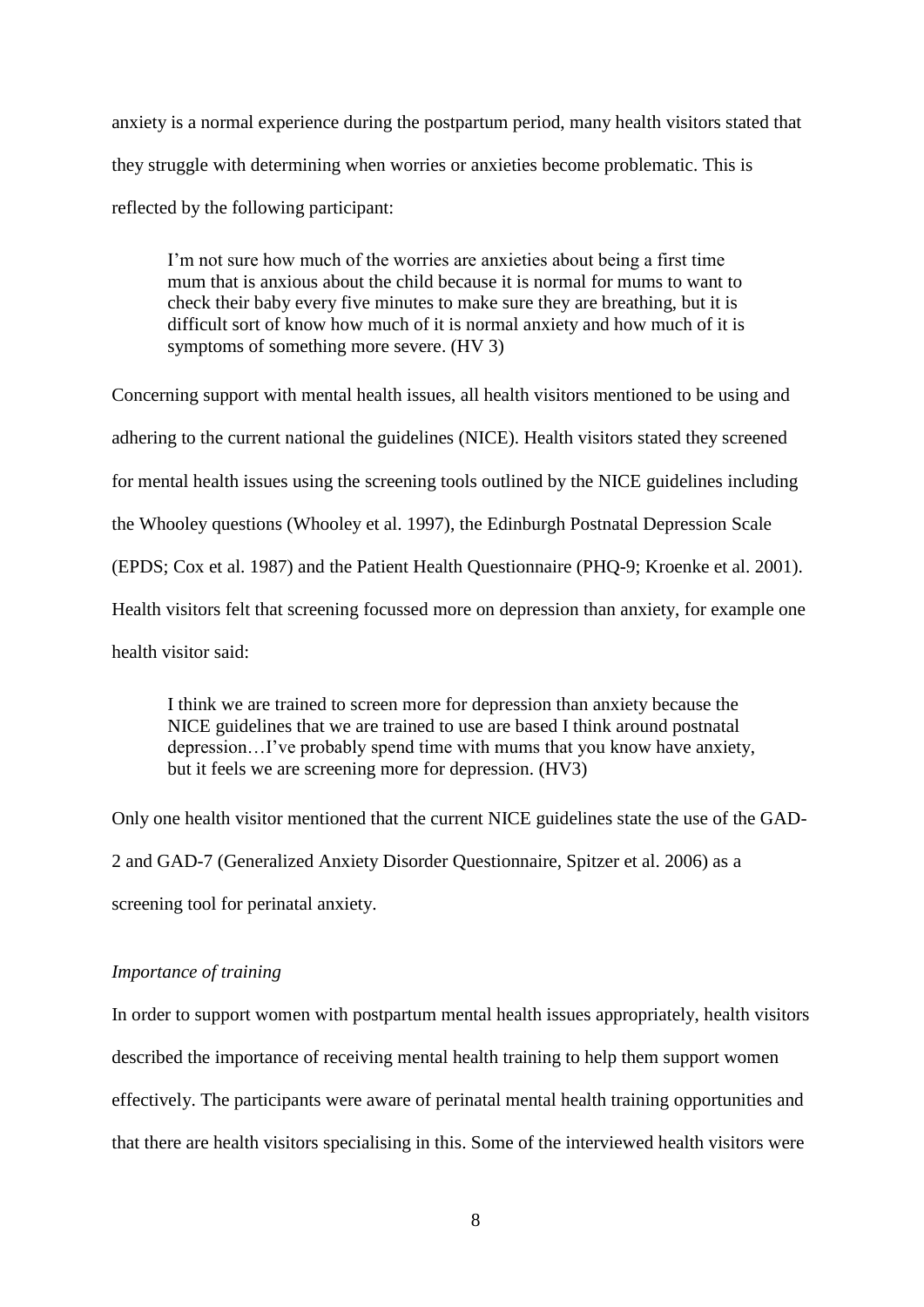working as perinatal mental health specialists and described a variety of additional ways of supporting women with mental health issues, for example by leading support groups, getting referred mothers with mental health issues as individual clients, and acting as consultant for other health visitors. However, many health visitors felt that there is a lack of training around mental health and some described feeling not equipped to support women with mental health issues appropriately. For example, one health visitor said:

Sometimes I do wonder if I'm saying the right thing…I don't think we are that well prepared as health visitors with any kind of mental health really because we have no training unless you have a mental health background as a nurse. (HV 7)

Despite mentioning lack of training, many health visitors felt that mental health issues are currently receiving more acknowledgment, for example by perinatal mental health being one of the high impact areas for health visiting issued by the government. Health visitors felt very positive about the current development, for example one stated:

I think it is a very exciting time at the moment. I think it is more on the agenda right now and I'm feeling very hopeful. (HV 6)

#### *Service usage*

When supporting women with postpartum anxiety, many health visitors described that these women have a tendency to use health care services a lot. Highly used services mentioned by the health visitors included health visiting services (child clinic and duty telephone lines), as well as general practitioner and Accident & Emergency services. For example, one health visitor described the following experiences:

So it comes across as anxiety by asking questions, you know, worrying about everything, contacting you all the time, wanting to see you all the time and calling you saying my daughter or my son is not doing this or that. (HV 2)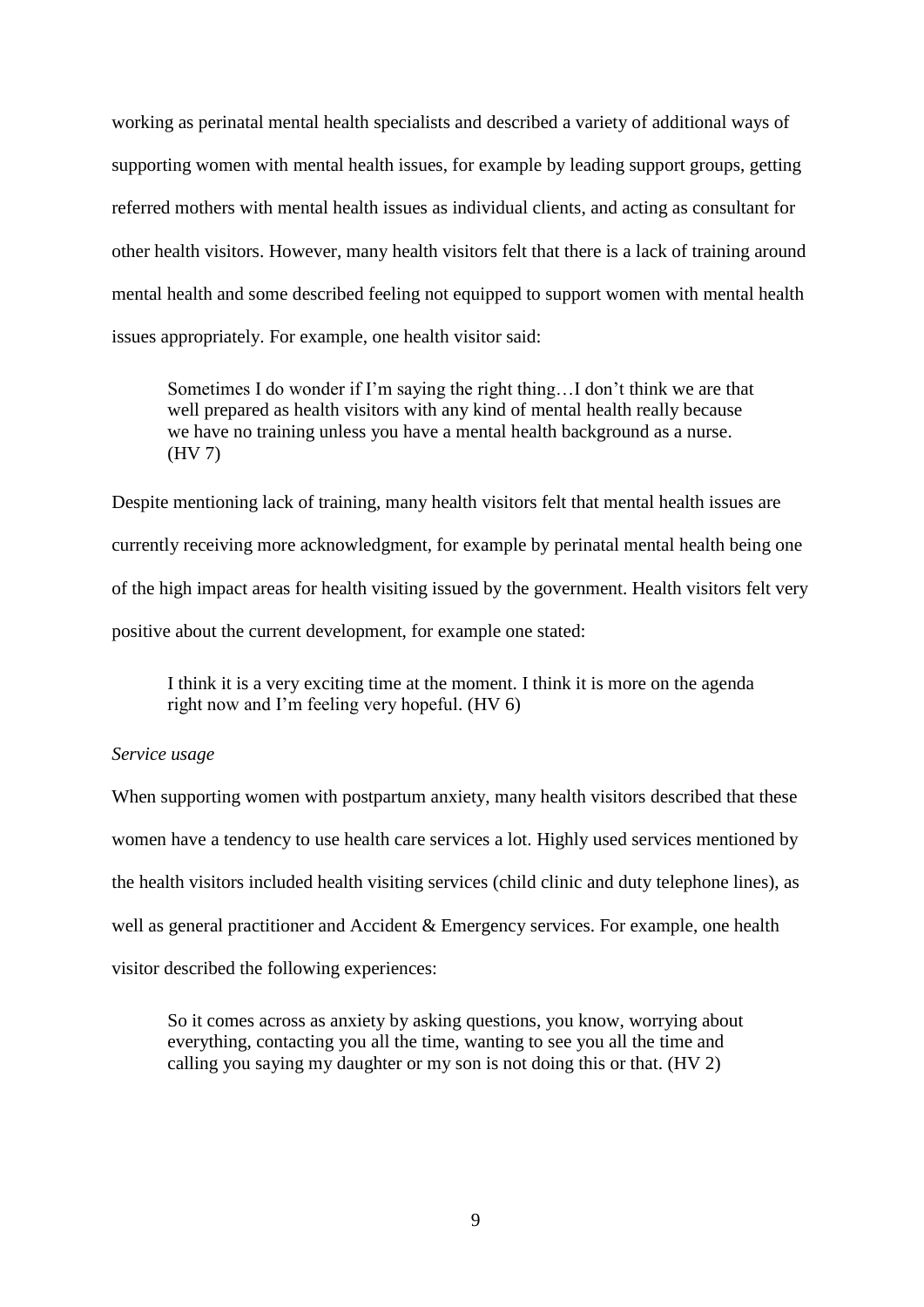Health visitors felt that this increased service use places additional strain on their already heavy workload and puts pressure on their services and health care services in general, for example one health visitor said:

They tend to kind of utilize the services a lot of the time…so there is a huge demand on the resources. (HV 4).

To support women with anxiety and worries health visitors described trying to see them as often as possible, but that it was very difficult to find the time for several additional visits due to high work- and caseloads. One health visitor reported:

We try to go back as often as we can, but you know we are constrained by the workload we have, which is quite high over here. (HV 8)

#### *Status of current service provision*

Health visitors stated that they have several services that they can refer women to and that

women can self-refer to and that those are generally good services. Services to refer to

included general practitioner, Improving Access to Psychological Therapies services (IAPT),

psychiatric services, perinatal mental health services and children centres. Health visitors also

described and acknowledged the existence of good quality perinatal mental health services,

for example:

…we have an excellent perinatal mental health team, so if there is some significant mental ill health, there'll be quite a close care planning approach as part of the baby being born and I think that's an excellent service and unique. (HV 1)

In one area they had an IAPT which was fantastic and gave priority to mums with children under the age of one, so they had a priority waiting list specially for them, so they did tend to get seen a bit quicker. (HV 4)

Health visitors nonetheless felt that there is a lack of perinatal mental health services:

There is a lack of perinatal mental health services generally. (HV 13)

This is especially the case for anxiety: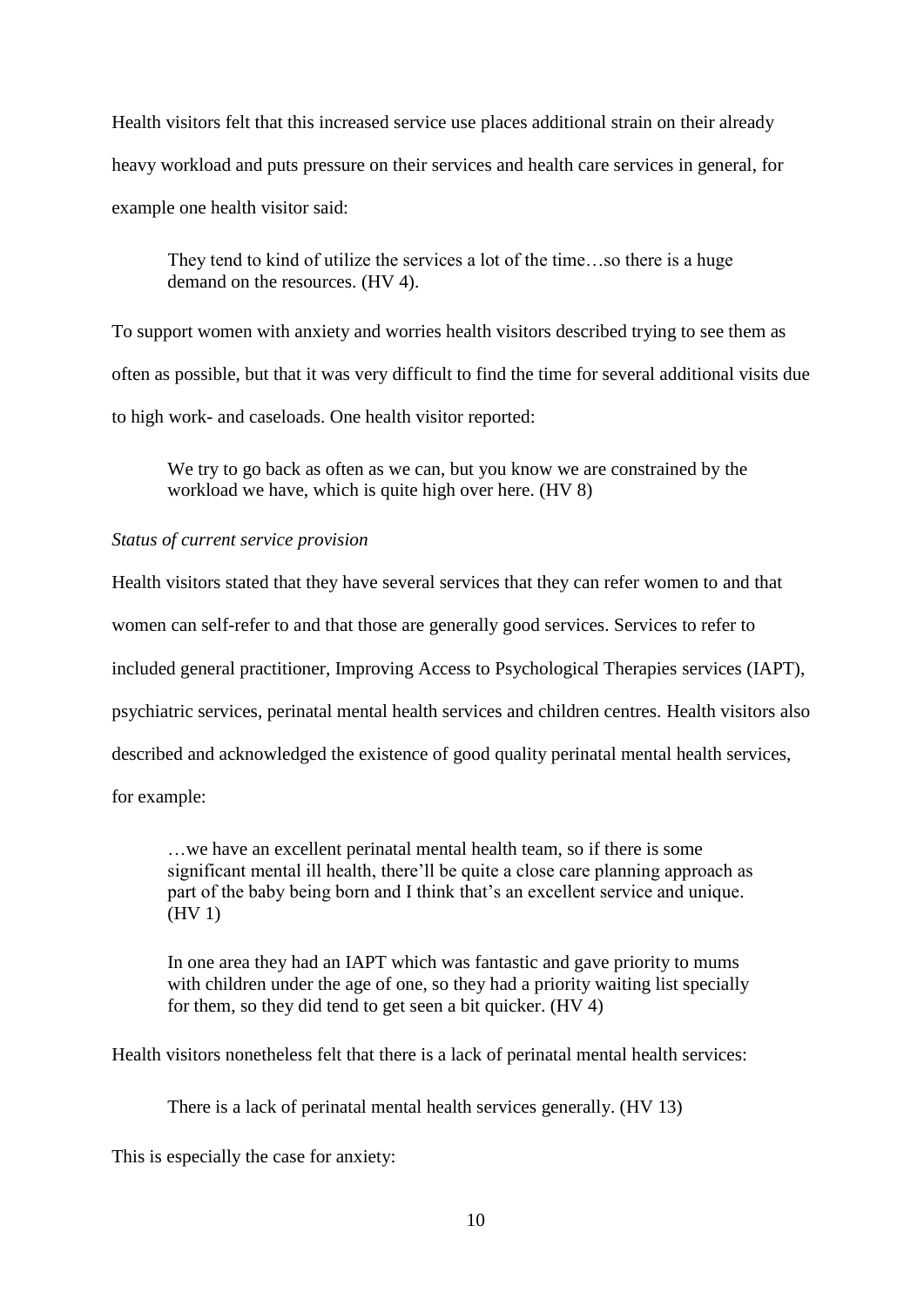We do have mothers with anxiety problems, but we don't have any specific services for them, so they tend to get grouped with kind of the mums with depression. (HV 4)

Service provision for mental health issues was also described by health visitors as patchy and dependent on the geographical area. For example, a health visitor with experience working in different boroughs describes:

Previously I have worked in a borough that had a dedicated perinatal mental health services and that was fantastic…I'm currently working in a borough where there isn't such a services… I would say it is postcode lottery really for women in terms of services offered. (HV 5)

#### **Discussion**

This study sought to explore health visitors' views and experiences of supporting women with postpartum anxiety and the current available services. Health visitors described that they commonly encounter and support women with postpartum anxiety in their clinical practice and that those women often heavily use their or other related health care services, which puts additional strain on health visitors' already heavy workload. Health visitors mentioned issues with identifying and screening for postpartum anxiety and highlighted the current lack and importance of perinatal mental health training for health visitors. Participants also felt that there is currently a general lack of services and postcode lottery for good perinatal mental health services and for postpartum anxiety specifically.

#### **Identification and training issues**

Issues many of the participants raised were the appropriate identification and the need for training in identifying and supporting women with postpartum mental health issues, especially anxiety. It was pointed out that anxieties and worries are normal during the postpartum period, especially in first-time mothers and that it can be difficult to know when anxieties during this period become problematic. The difficulty of distinguishing normal from pathological anxiety or worry as a barrier to identification and diagnosis in the postpartum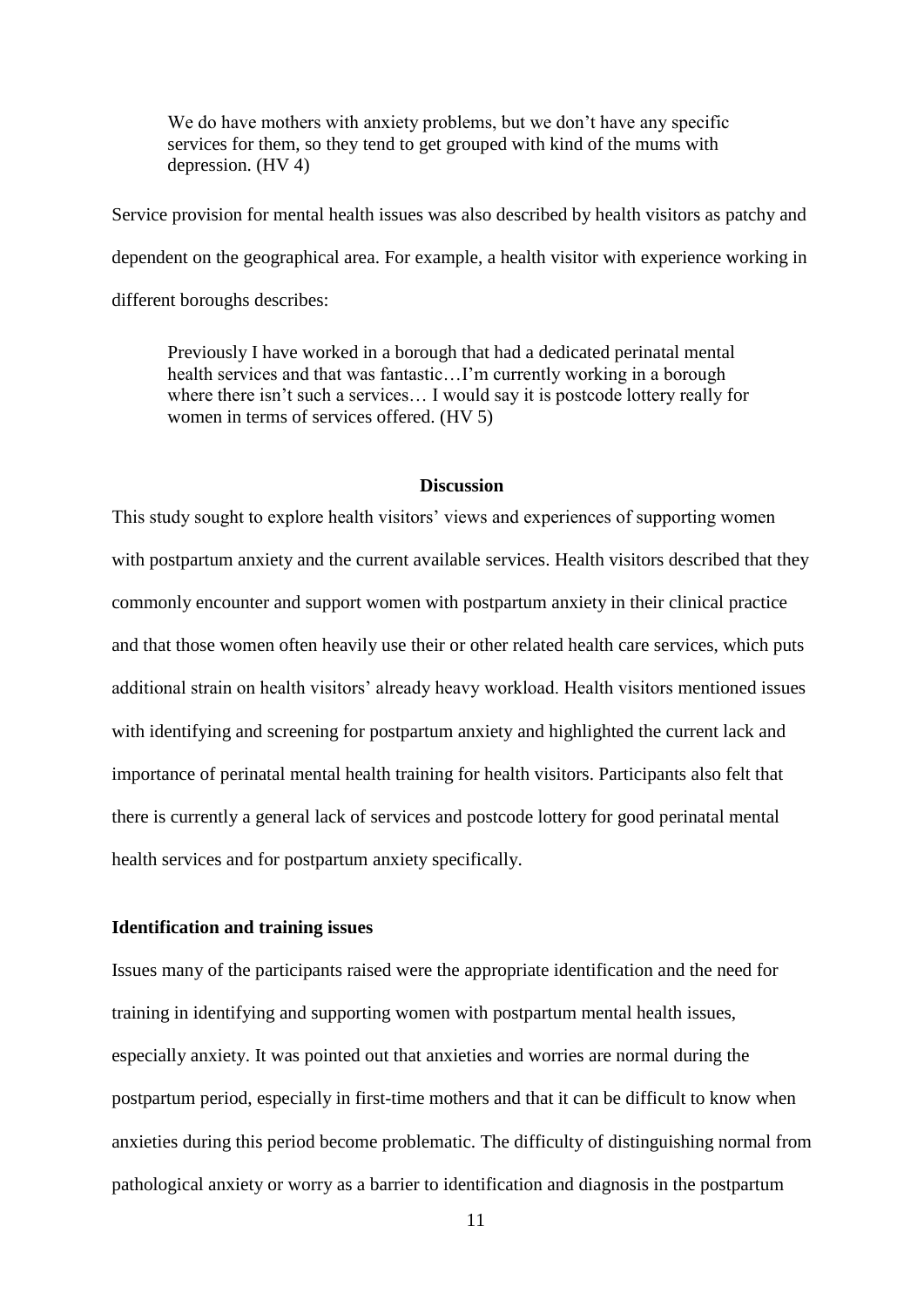population has previously been raised (Misri et al. 2015). It is therefore important to equip health visitors or other health care professionals supporting postpartum women with appropriate screening tools for postpartum anxiety.

Health visitors described that they were equipped with screening tools for postpartum depression, but the majority did not mention, or were unaware of screening instruments for postpartum anxiety. Similarly, a study exploring health visitors experiences with assessing women's mental health found that health visitors have the knowledge and experience of assessing mental health issues, but often the focus remains on postpartum depression compared to other potential mental health issues (Jomeen et al. 2013). So far, there are very few validated screening tools for perinatal or postpartum anxiety (Misri et al. 2015). It has also been suggested that measures like the EPDS might not just measure depression, but also anxiety (Jomeen & Martin 2005), so some women diagnosed with postpartum depression might actually suffer from anxiety. The current clinical guidance issued by NICE recommends depression and anxiety identification questions are asked as part of health visitors' general discussion about a woman's mental health and well-being during the early postnatal period (usually at 4-6 weeks and 3-4 months) (NICE 2014). Those questions include two depression questions, referred to as the Whooley questions, and the 2-item Generalized Anxiety Disorder scale (GAD-2). Recommendations to use the GAD-2 were added to updated guidelines issued in 2014. Results from this study suggest that not all health visitors may currently be aware of the recently added guidance of identifying and supporting women with postpartum anxiety. It is therefore important to raise and promote awareness about this update among health visitors so women with postpartum anxiety can be identified more effectively and receive appropriate care and treatment.

In relation to identifying and supporting women with postpartum mental health issues and anxiety, many health visitors described a lack of relevant training concerning perinatal mental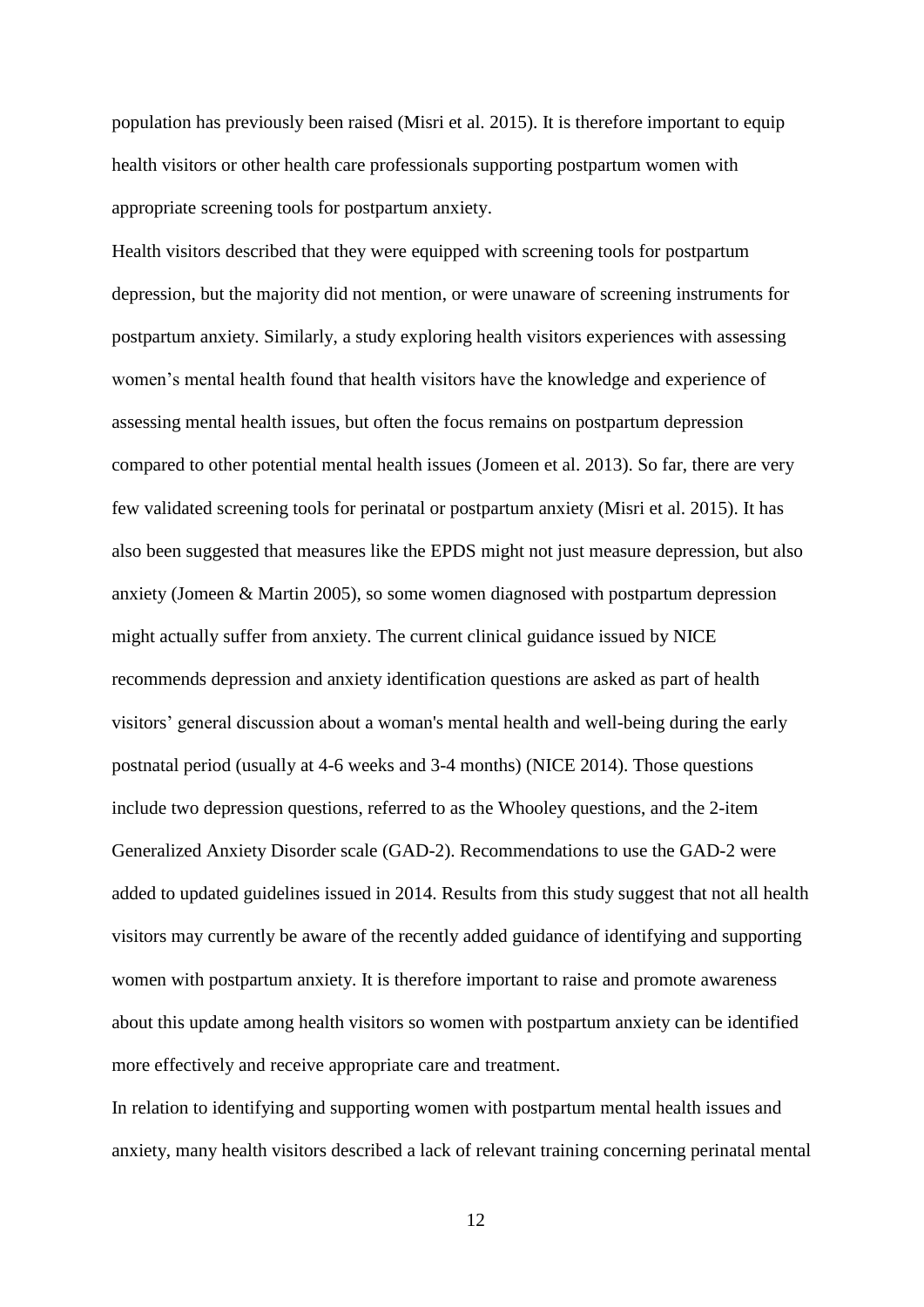health. Health visitors were aware of perinatal mental health specialist training opportunities, for example, the Perinatal Mental Health Champions Training offered by the Institute of Health Visiting in the UK, but felt that perinatal mental health should be a stronger focus in their general training and education as health visitors. This is in line with research showing that health care professionals involved in postpartum care such as midwives, obstetricians and health visitors often feel ill-equipped and state they have not received any specific prequalification or postgraduate training in perinatal mental health and therefore requested more support and training (Rothera & Oates 2011; Hauck et al. 2015; Jones et al. 2012). This indicates a need for more perinatal mental health training opportunities in general and as part of their professional training and education to allow health visitors to develop and maintain relevant knowledge and skills and thereby ensure improved support for postpartum women with mental health issues.

#### **Service usage**

Several health visitors mentioned that women with postpartum anxiety often high use their own and other health care services, which puts an additional burden on their already heavy workloads. In the general population, anxiety has been associated with increased health care service usage (Fleury et al. 2014; Shapiro 1984; de Beurs et al. 1999). So far, health care utilisation of women with postpartum anxiety has not been investigated, but previous studies have demonstrated an increased level of health care service utilisation among women with postpartum depression (Webster et al. 2001; Dennis 2004) and following traumatic birth (Turkstra et al. 2015). Health visitors described that anxious women worried more about their baby's development and care taking which might suggest an increased need for reassurance in these women. In line with this, during the development of a self-management intervention for mild to moderate postpartum anxiety it was identified that women with postpartum anxiety most commonly worry about baby's development, health and care taking (Rowe et al.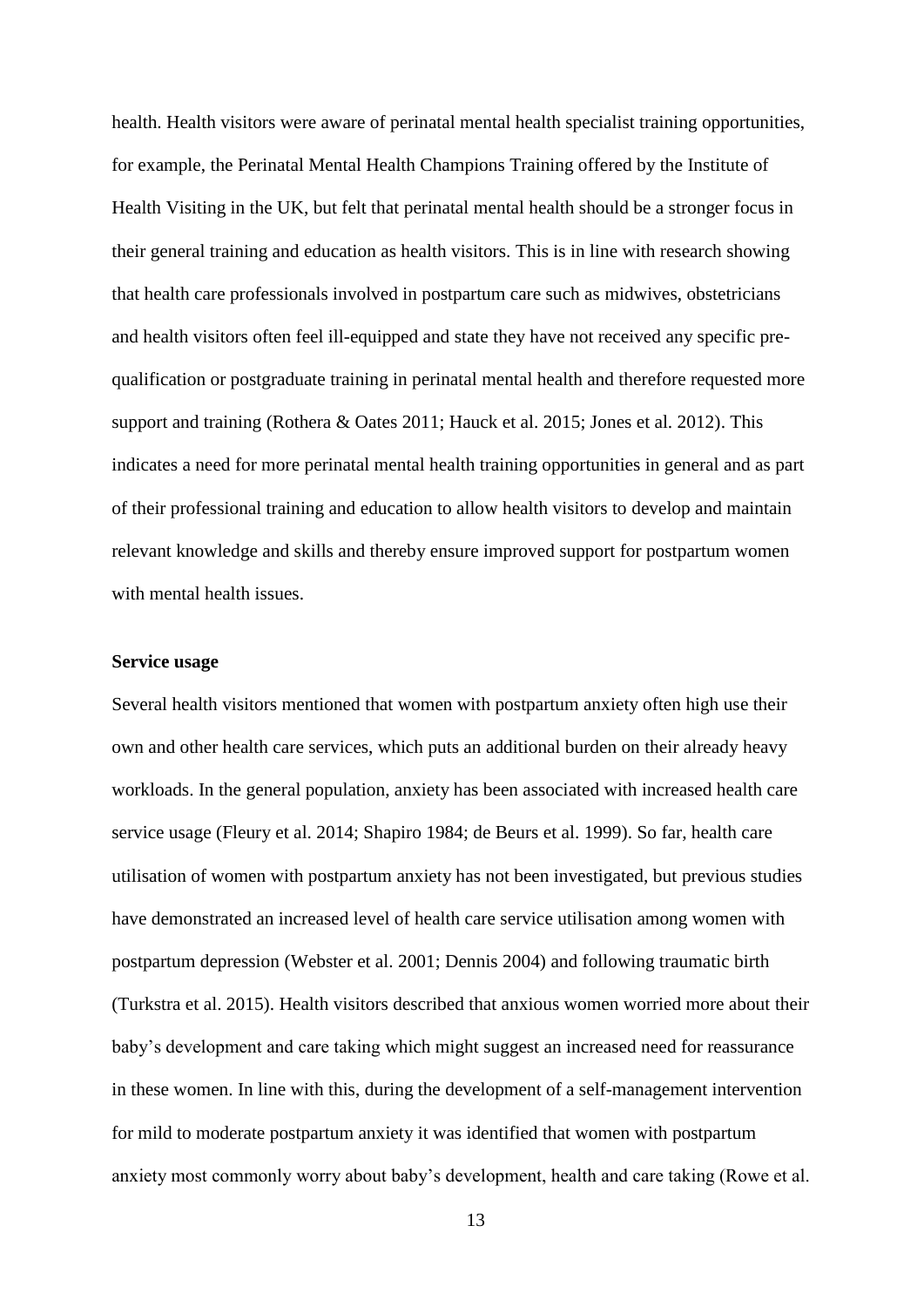2014). High use of postpartum health care services highlights the importance of early identification of postpartum anxiety and postpartum mental health in general, especially when considering the high costs of perinatal mental health problems (Bauer et al. 2014). More screening for early identification would add extra work for the health visitor, however, if identified early, women could be referred to adequate treatments and might therefore use the services of health visitors and other health care professionals less. Future research could investigate the feasibility of screening women with patterns of high service utilisation might promote early identification and treatment of postpartum anxiety and thereby improve mental health outcomes for postpartum women and potentially decrease heavy health care service usage.

#### **Status of current service provision**

Women with postpartum mental illness need to be cared for by services which have specialised knowledge and skills (NICE 2014). Health visitors in this study acknowledged some areas in the UK which have excellent perinatal mental health services, but also pointed out that from their perspective and experience perinatal mental health service provision across the UK is generally inadequate and patchy and that there is need for more specialised perinatal mental health services and a better coverage across the UK. This is in line with a current study which compared perinatal mental health services in the UK and Switzerland and found that despite great efforts to provide excellent guidelines for organisations and clinical management of perinatal mental health services in the UK and improved service provision over the last decade, the services remain unequal and concentrated in only a few UK areas (Castro et al. 2015). A recently published map depicting the specialist community perinatal mental health teams provision across the UK in 2015 also highlights that many areas have no provision and that only a few areas have services which meet the national guidance (Maternal Mental Health Alliance 2015). The current study's findings further demonstrate the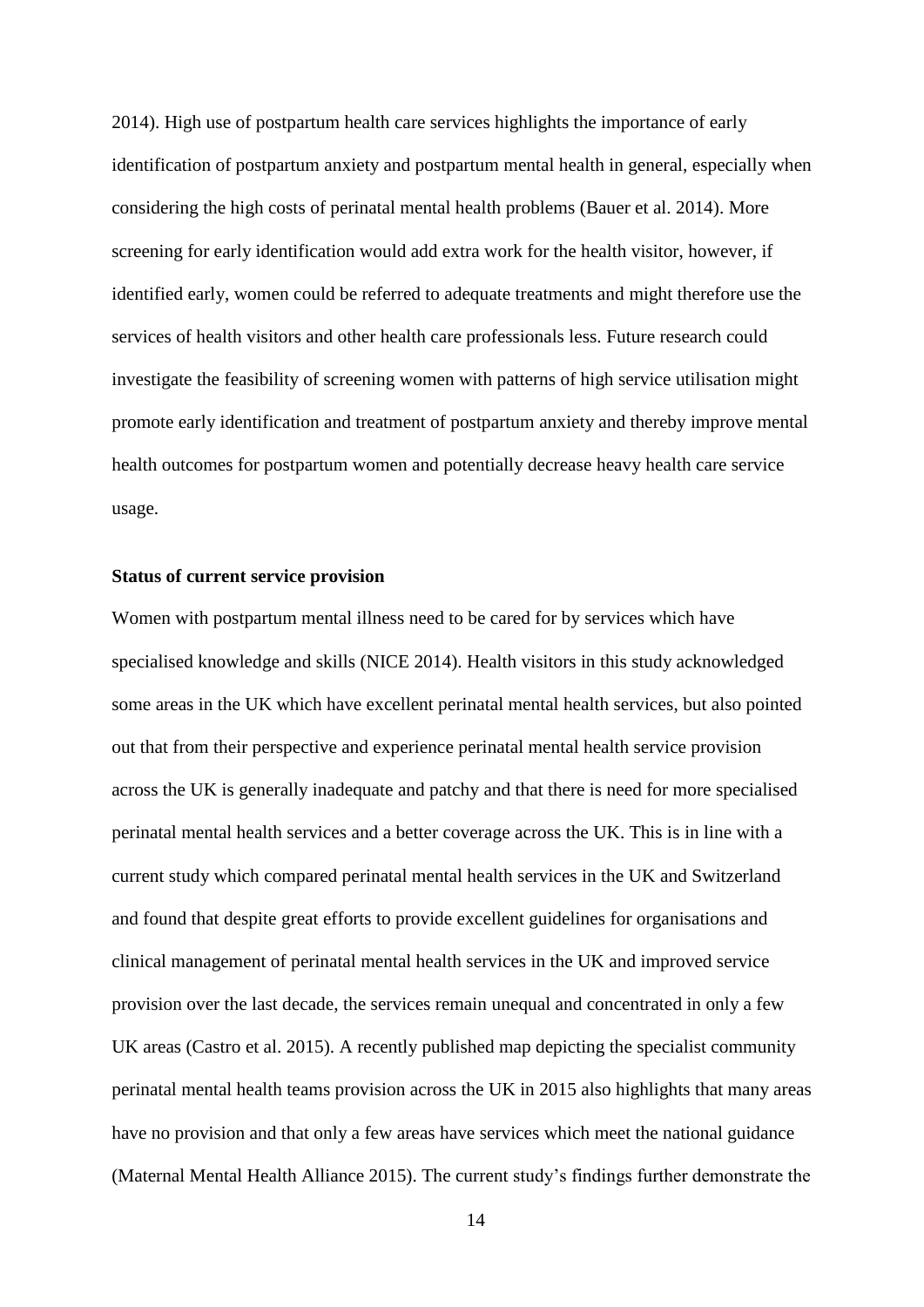need for better coverage of perinatal mental health care services in the UK to improve access to these services, as well as mental health outcomes for women during the postpartum period. Health visitors also raised the issue that, compared to postpartum depression, treatment options specific to postpartum anxiety are currently lacking. In the literature, the development and evaluation of interventions for postpartum depression has been broadly described and reviewed (Dennis 2005; Sockol et al. 2011), but research on postpartum anxiety treatments is sparse and mostly focused on prevention (Howard et al. 2014; Austin et al. 2008; Barnett & Parker 1985; Misri & Kendrick 2007). This highlights a significant gap in the development and availability of treatments and services specific to postpartum anxiety. It has also been suggested that interventions targeted at perinatal-specific issues and needs may help to improve intervention acceptability and relevance (O'Mahen et al. 2012). This underlines the importance of further development and availability of treatments targeted at postpartum anxiety.

#### **Strengths and Limitations**

A strength of this study is that it focussed on the health care health care professionals' views compared to clients' views. However, this study is a small qualitative study specific to the UK context so results might not be generalisable. The self-selected nature of the sample also limits the representativeness. However, the recruitment strategies used resulted in a diverse sample of health visitors from different UK areas and different levels of working experience and perinatal mental health training. This study used one-to-one interviews only and focus groups may have yielded more in-depth interactive data. However, one-to-one interviews still provided in-depth information and enabled the inclusion of health visitors from a greater variety of UK areas. Initial data coding and analysis was done by the first author, but discussed and agreed with the other authors.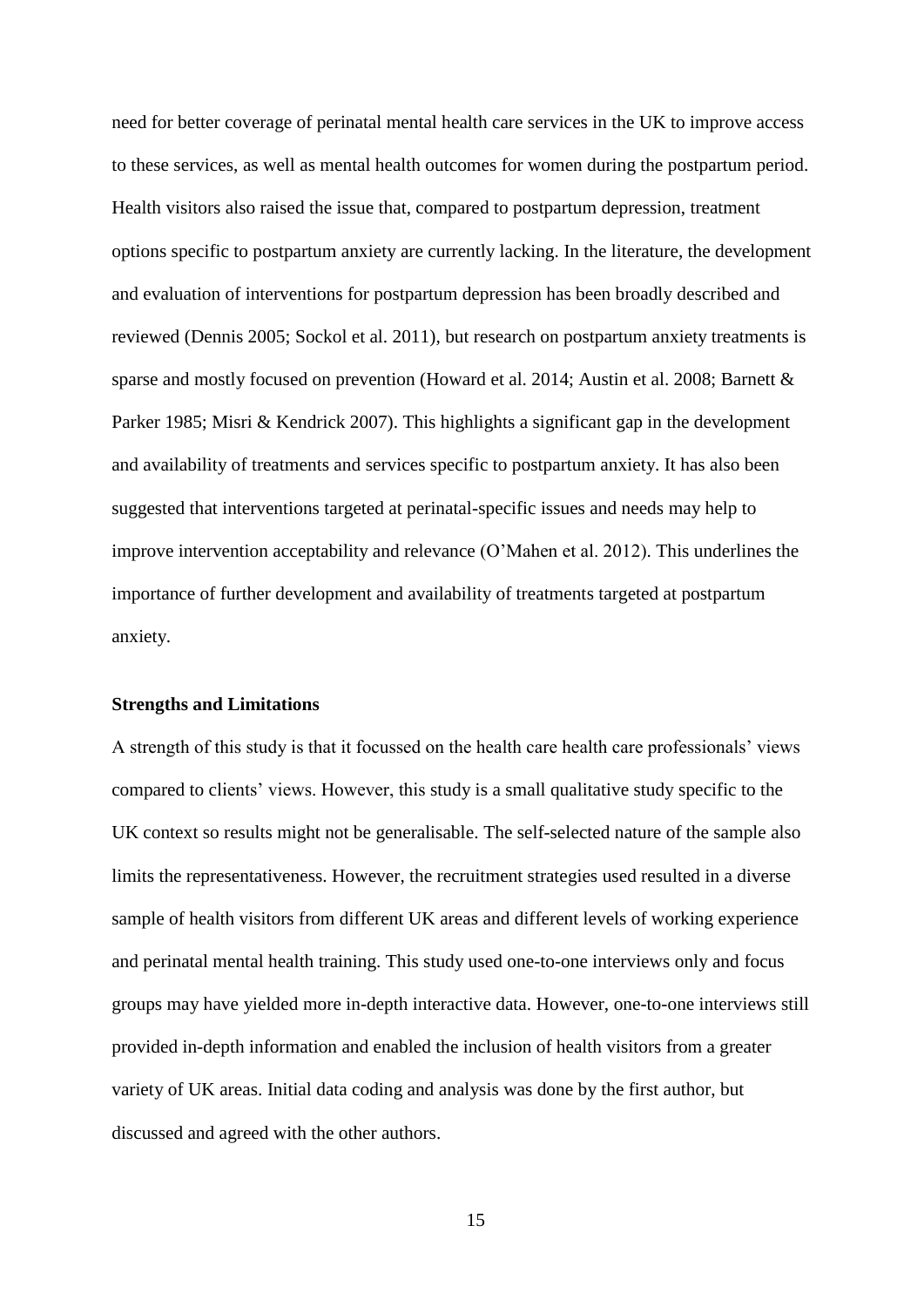#### **Conclusion**

Health visitors play an important role in the support of women with postpartum mental health issues. This study was the first to qualitatively explore the views and experiences of health visitors in supporting women with postpartum anxiety. Findings from this study highlight the importance of promoting knowledge about available and recommended screening tools for postpartum anxiety among health visitors and the need for improved perinatal mental health training for health visitors. Equipping health visitors with an improved knowledge could help identifying postpartum anxiety and mental health issues earlier and potentially lead to a reduced service use of women with postpartum anxiety and thereby decrease the strain on health visitors' workloads and improve outcomes for women. The need for improved coverage of specialised perinatal mental health services across the UK and the future development and availability of interventions and services specifically targeted at postpartum anxiety could further help improve anxiety and mental health outcomes of postpartum women.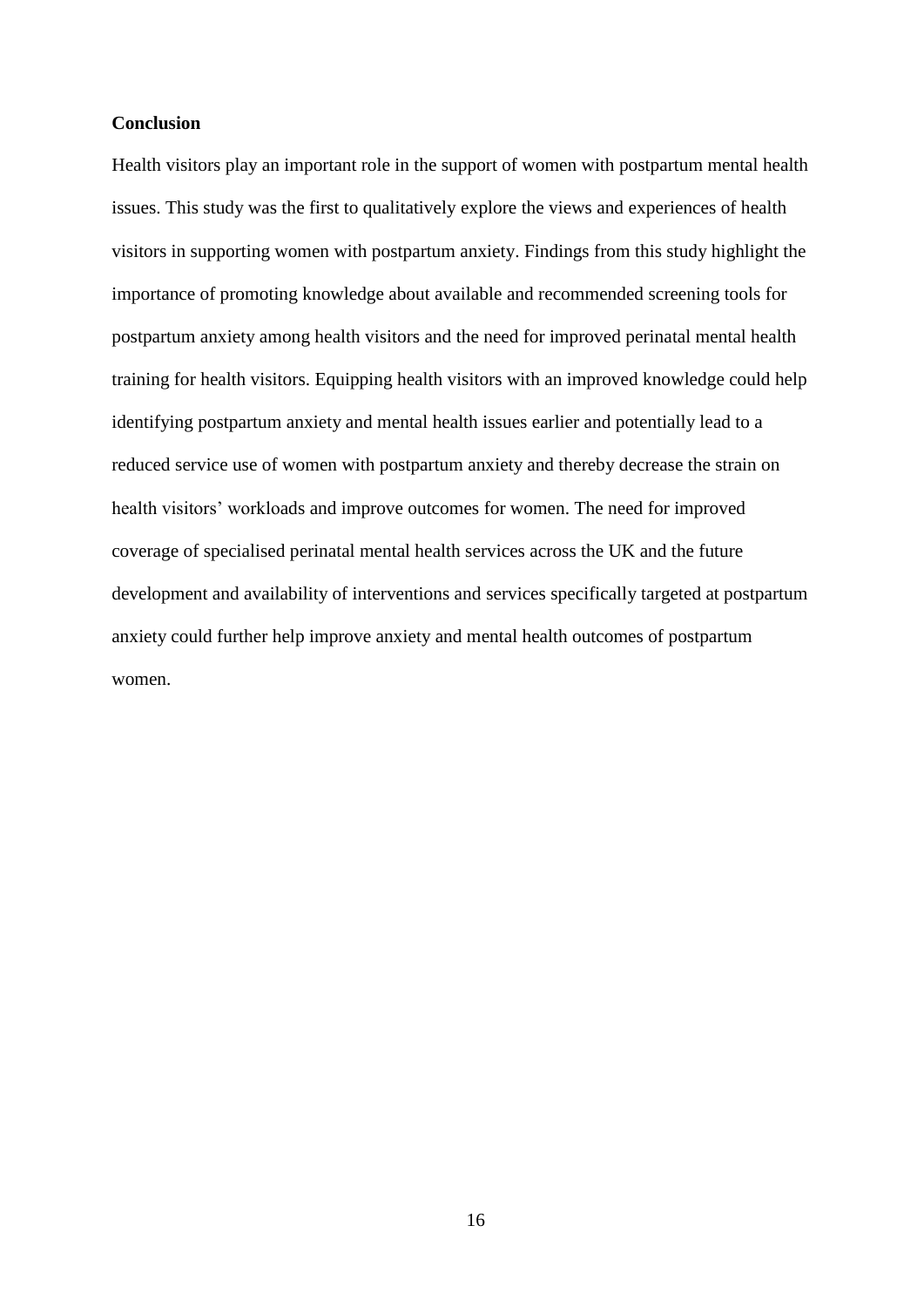#### **References**

- Appleby, L., 2003. The treatment of postnatal depression by health visitors: Impact of brief training on skills and clinical practice. *Journal of Affective Disorders*, 77(3), pp.261– 266. doi:10.1016/S0165-0327(02)00145-3
- Aquino, M.R.J.V. et al., 2016. Midwives' and health visitors' collaborative relationships: A systematic review of qualitative and quantitative studies. *International Journal of Nursing Studies,* 62 pp.193–206
- Austin, M.-P. et al., 2008. Brief antenatal cognitive behaviour therapy group intervention for the prevention of postnatal depression and anxiety: A randomised controlled trial. *Journal of Affective Disorders*, 105(1-3), pp.35–44. doi:10.1016/j.jad.2007.04.001
- Barnett, B. & Parker, G., 1985. Professional and non-professional intervention for highly anxious primiparous mothers. *The British Journal of Psychiatry*, 146(3), pp.287–293. doi:10.1192/bjp.146.3.287
- Bauer, A., Parsonage, M., Knapp, M., Iemmi, V. & Adelaja, B., 2014. *The costs of perinatal mental health problems*, London, UK. Available at: http://eprints.lse.ac.uk/59885/1/\_\_lse.ac.uk\_storage\_LIBRARY\_Secondary\_libfile\_shar ed\_repository\_Content\_Bauer%2C M\_Bauer\_Costs\_perinatal\_ mental 2014 Bauer Costs perinatal mental 2014 author.pdf.
- de Beurs, E. et al., 1999. Consequences of anxiety in older persons: Its effect on disability, well-being and use of health services. *Psychological Medicine*, 29(3), pp.583–593. doi: 10.1017/S0033291799008351
- Braun, V. & Clarke, V., 2006. Using thematic analysis in psychology. *Qualitative Research in Psychology*, 3(2), pp.37–41. doi:10.1191/1478088706qp063oa
- Castro, R.T.A. et al., 2015. Perinatal mental health service provision in Switzerland and in the UK. *Swiss Medical Weekly*, 145, p.w14011. doi:10.4414/smw.2015.14011
- Cox, J.L., Holden, J.M. & Sagovsky, R., 1987. Detection of Postnatal Depression: Development of the 10-item Edinburgh Postnatal Depression Scale. *British Journal of Psychiatry*, 150, pp.782–786
- Dennis, C.-L., 2004. Influence of depressive symptomatology on maternal health service utilization and general health. *Archives of Women's Mental Health*, 7(3), pp.183–191. doi:10.1007/s00737-004-0053-9
- Dennis, C.-L., 2005. Psychosocial and psychological interventions for prevention of postnatal depression: systematic review. *BMJ*, 331(7507), p.15. doi:10.1136/bmj.331.7507.15
- Department of Health, 2014. *Closing the gap: Priorities for essential change in mental health*, London. Available at: https://www.gov.uk/government/uploads/system/uploads/attachment\_data/file/281250/C losing the gap  $V2 - 17$  Feb 2014.pdf
- Elliott, S.A. et al., 2001. Training health visitors to reduce levels of depression after childbirth: An evaluation. *Journal of Mental Health*, 10(6), pp.613–625. doi:10.1080/09638230120041362
- Fleury, M.-J. et al., 2014. Determinants and patterns of service utilization and recourse to professionals for mental health reasons. *BMC Health Services Research*, 14(1), p.161. doi:10.1186/1472-6963-14-161
- Glasheen, C., Richardson, G. & Fabio, A., 2010. A systematic review of the effects of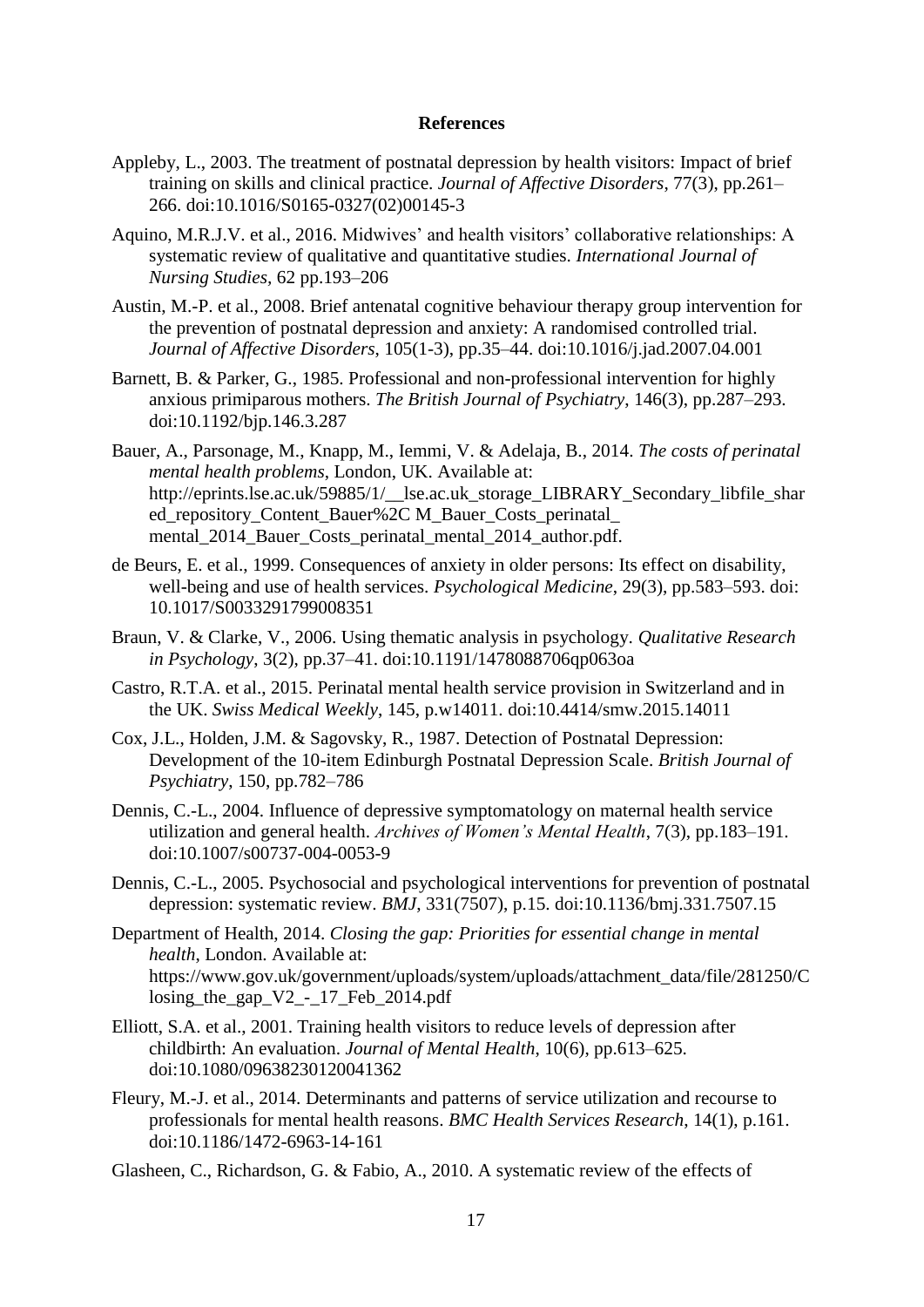postnatal maternal anxiety on children. *Archives of Women's Mental Health*, 13(1), pp.61–74. doi:10.1007/s00737-009-0109-y.A

- Goodman, J.H. & Tyer-Viola, L., 2010. Detection, Treatment, and Referral of Perinatal Depression and Anxiety by Obstetrical Providers. *Journal of Women's Health*, 19(3), pp.477–490. doi:10.1089/jwh.2008.1352
- Guest, G. et al., 2006. How many interviews are enough? An experiment with data saturation and variability. *Field Methods*, 18(1), 59-82. doi:10.1177/1525822X05279903
- Hauck, Y.L. et al., 2015. Australian midwives knowledge, attitude and perceived learning needs around perinatal mental health. *Midwifery*, 31(1), pp.247–255. doi:10.1016/j.midw.2014.09.002
- Henderson, J. & Redshaw, M., 2013. Anxiety in the perinatal period: Antenatal and postnatal influences and women's experience of care. *Journal of Reproductive and Infant Psychology*, 31(5), pp.465–478. doi:10.1080/02646838.2013.835037
- Howard, L.M. et al., 2014. Non-psychotic mental disorders in the perinatal period. *The Lancet*, 384(9956), pp.1775–1788. doi:10.1016/S0140-6736(14)61276-9
- Jomeen, J. & Martin, C.R, 2005. Confirmation of an occluded anxiety component within the Edinburgh Postnatal Depression Scale (EPDS) during early pregnancy. *Journal of Reproductive and Infant Psychology*, 23(2), pp.143–154. doi:10.1080/02646830500129297
- Jomeen, J. et al., 2013. Assessing women's perinatal psychological health: Exploring the experiences of health visitors. *Journal of Reproductive and Infant Psychology*, 31(5), pp.479–489. doi:10.1080/02646838.2013.835038
- Jones, C.J., Creedy, D.K. & Gamble, J.A., 2012. Australian midwives' attitudes towards care for women with emotional distress. *Midwifery*, 28(2), pp.216–221. doi:10.1016/j.midw.2010.12.008
- Kroenke K, Spitzer, R.L., & Williams, J.B; 2001. The PHQ-9: Validity of a brief depression severity measure. *Journal of General Internal Medicine*, 16(9), pp.606–613.
- Leach, L.S., Poyser, C. & Fairweather-Schmidt, K., 2015. Maternal perinatal anxiety: A review of prevalence and correlates. *Clinical Psychologist*. doi:10.1111/cp.12058
- Maternal Mental Health Alliance, 2015. UK Specialist Community Perinatal Mental Health Teams (Provision in 2015). Available at: http://everyonesbusiness.org.uk/wpcontent/uploads/2015/12/UK-Specialist-Community-Perinatal-Mental-Health-Teamscurrent-provision\_2015.pdf
- Matthey, S. et al., 2003. Diagnosing postpartum depression in mothers and fathers: Whatever happened to anxiety? *Journal of Affective Disorders*, 74(2), pp.139–147. doi:10.1016/S0165-0327(02)00012-5
- Miller, R.L., Pallant, J.F. & Negri, L.M., 2006. Anxiety and stress in the postpartum: Is there more to postnatal distress than depression? *BMC Psychiatry*, 6, p.12. doi:10.1186/1471- 244X-6-12
- Misri, S. et al., 2015. Perinatal generalized anxiety disorder: Assessment and treatment. *Journal of Women's Health*, 24(9), pp.762–770. doi:10.1089/jwh.2014.5150
- Misri, S. & Kendrick, K., 2007. Treatment of perinatal mood and anxiety disorders: A review. *Canadian Journal of Psychiatry*, 52(8), pp.489–498.
- Morrell, C.J. et al., 2009. Clinical effectiveness of health visitor training in psychologically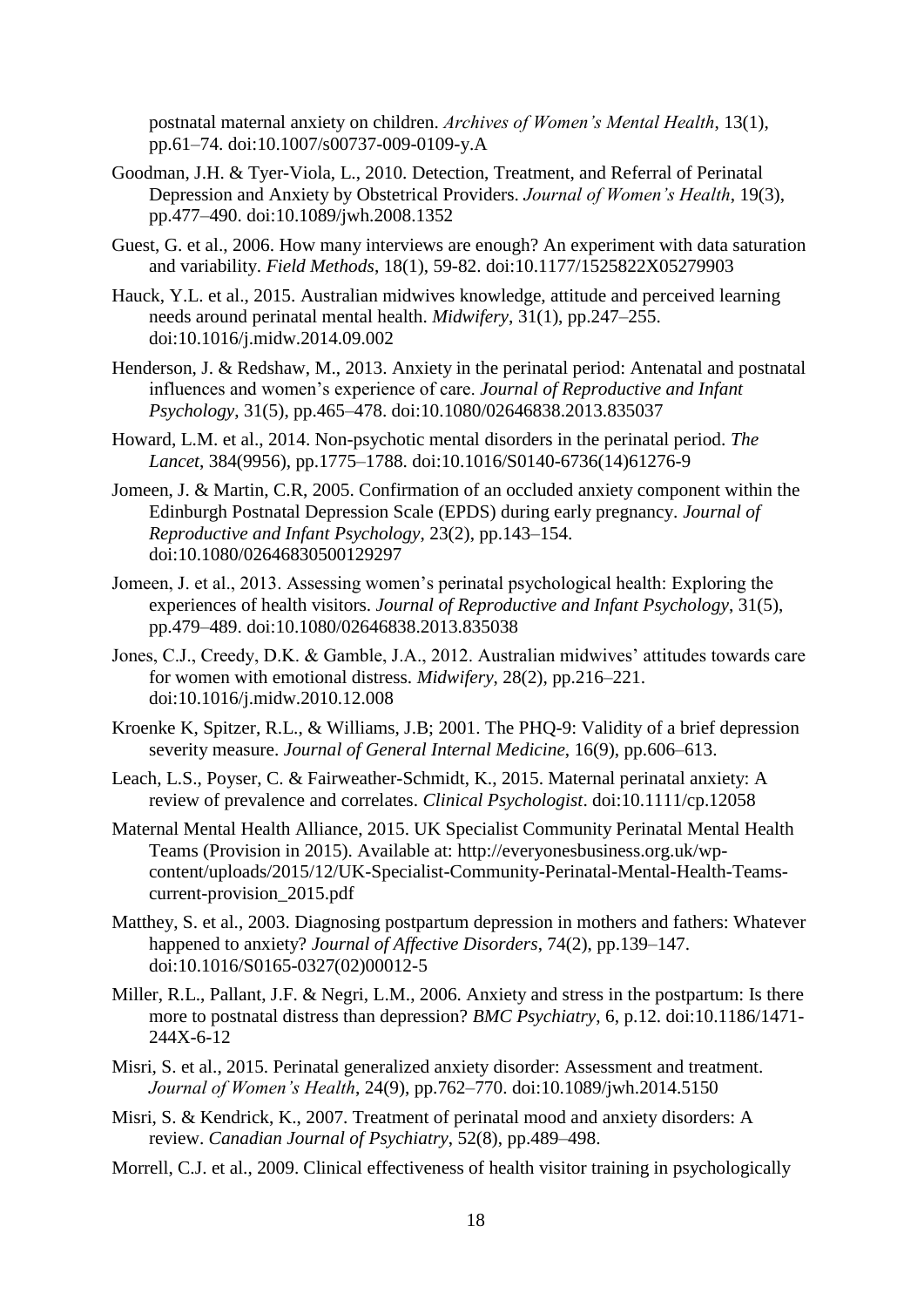informed approaches for depression in postnatal women: Pragmatic cluster randomised trial in primary care. *BMJ*, 338(2), p.a3045. doi:10.1136/bmj.a3045

- National Institute for Health and Clinical Excellence (NICE), 2014. *Antenatal And Postnatal Mental Health: Clinical Management and Service Guidance*, Available at: http://www.nice.org.uk/nicemedia/live/11004/30433/30433.pdf\nguidance.nice.org.uk/c g45.
- NHS England, 2014. 2015–16 National Heath Visiting Core Service Specification. Penny, R.A., 2015. The concept of collaboration: a critical exploration of the care continuum.
- O'Mahen, H.A. et al., 2012. Modifying CBT for perinatal depression: What do women want? *Cognitive and Behavioral Practice*, 19(2), pp.359–371. doi:10.1016/j.cbpra.2011.05.005
- Paul, I.M. et al., 2013. Postpartum anxiety and maternal-infant health outcomes. *Pediatrics*, 131(4), pp.e1218–1224. doi:10.1542/peds.2012-2147
- Reck, C. et al., 2008. Prevalence, onset and comorbidity of postpartum anxiety and depressive disorders. *Acta Psychiatrica Scandinavica*, 118(6), p.4. doi:10.1111/j.1600- 0447.2008.01264.x
- Rothera, I. & Oates, M., 2011. Managing perinatal mental health: A survey of practitioners' views. *British Journal of Midwifery*, 19(5), pp.304–313. doi:10.12968/bjom.2011.19.5.304
- Rowe, H.J. et al., 2014. Self-management of mild to moderate anxiety in women who have recently given birth: development and acceptability of a theoretically sound complex intervention. *International Journal of Mental Health Promotion*, 6(5), pp.308-319. doi:10.1080/14623730.2014.964050
- Shapiro, S., 1984. Utilization of health and mental health services: Three epidemiologic catchment area sites. *Archives of General Psychiatry*, 41(10), pp.971–978. doi:10.1001/archpsyc.1984.01790210053007
- Slade, P. et al., 2010. Postnatal women's experiences of management of depressive symptoms: A qualitative study. *The British Journal of General Practice*, 60(580), pp.e440–448. doi:10.3399/bjgp10X532611
- Sockol, L.E., Epperson, C.N. & Barber, J.P., 2011. A meta-analysis of treatments for perinatal depression. *Clinical psychology review*, 31(5), pp.839–49. doi:10.1016/j.cpr.2011.03.009
- Spitzer, R.L., Kroenke, K., Williams, J.B. & Löwe, B., 2006. A brief measure for assessing generalized anxiety disorder: The GAD-7. *Archives of Internal Medicine*, 166(10), pp.1092–1097. doi:10.1001/archinte.166.10.1092
- Stein, A. et al., 2014. Effects of perinatal mental disorders on the fetus and child. *The Lancet*, 384(9956), pp.1800–1819. doi:10.1016/S0140-6736(14)61277-0
- Turkstra, E. et al., 2015. Health services utilization of women following a traumatic birth. *Archives of Women's Mental Health*, 18(6), pp.829–832. doi:10.1007/s00737-014-0495- 7
- Turner, K.M. et al., 2010. Women's experiences of health visitor delivered listening visits as a treatment for postnatal depression: A qualitative study. *Patient Education and Counseling*, 78(2), pp.234–239. doi:10.1016/j.pec.2009.05.022
- Webster, J. et al., 2001. Postnatal depression: Use of health services and satisfaction with health-care providers. *Journal of Quality In Clinical Practice*, 21(4), pp.144–148. doi:10.1046/j.1440-1762.2001.00432.x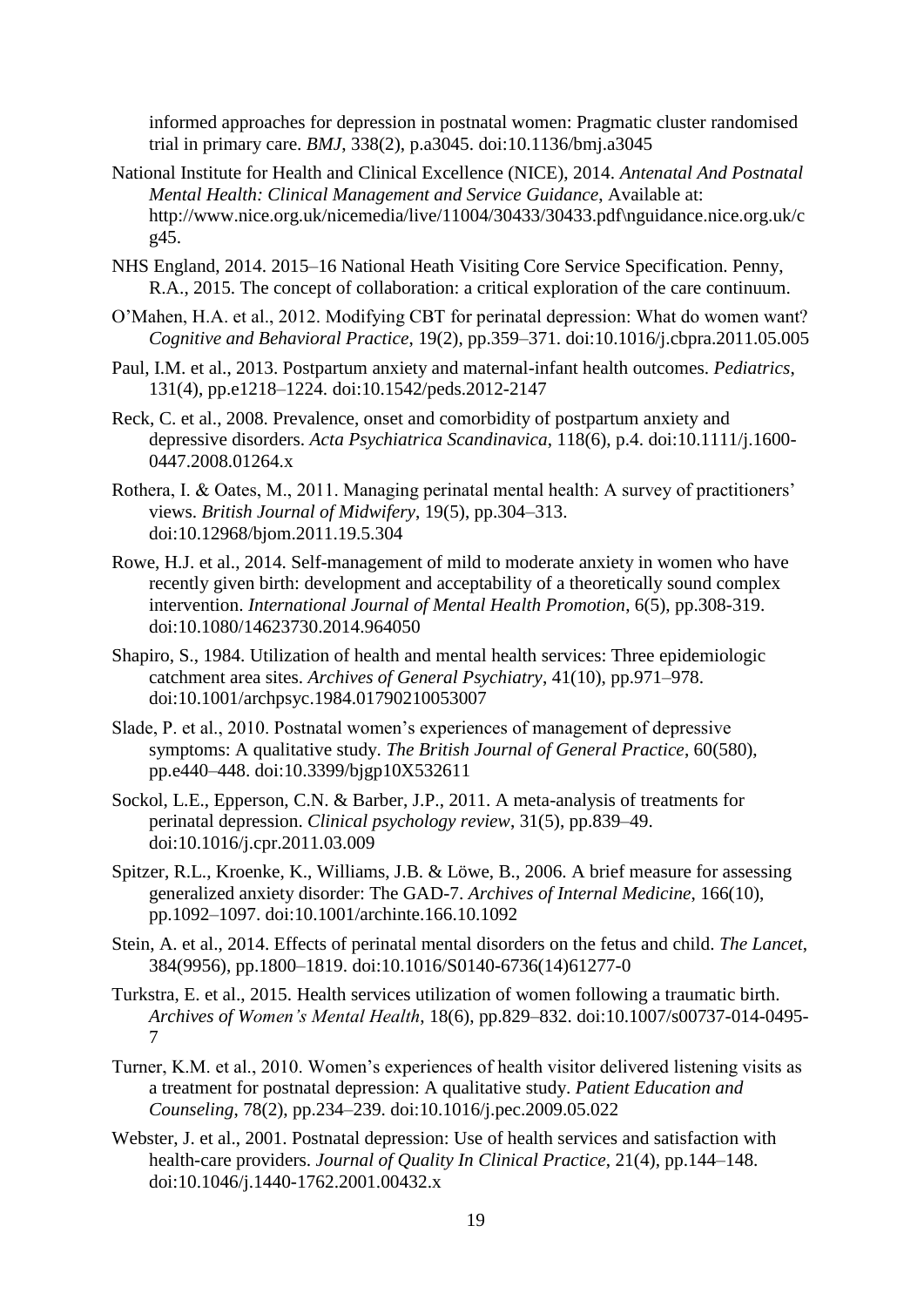- Wenzel, A. et al., 2005. Anxiety symptoms and disorders at eight weeks postpartum. *Journal of Anxiety Disorders*, 19(3), pp.295–311. doi:10.1016/j.janxdis.2004.04.001
- Whooley, M. et al., 1997. Case-finding instruments for depression. Two questions are as good as many. *Journal of General Internal Medicine*, 12, pp.439–445. doi:10.1046/j.1525-1497.1997.00076.x
- Yelland, J., Sutherland, G. & Brown, S.J., 2010. Postpartum anxiety, depression and social health: Findings from a population-based survey of Australian women. *BMC Public Health*, 10(1), p.771. doi:10.1186/1471-2458-10-771